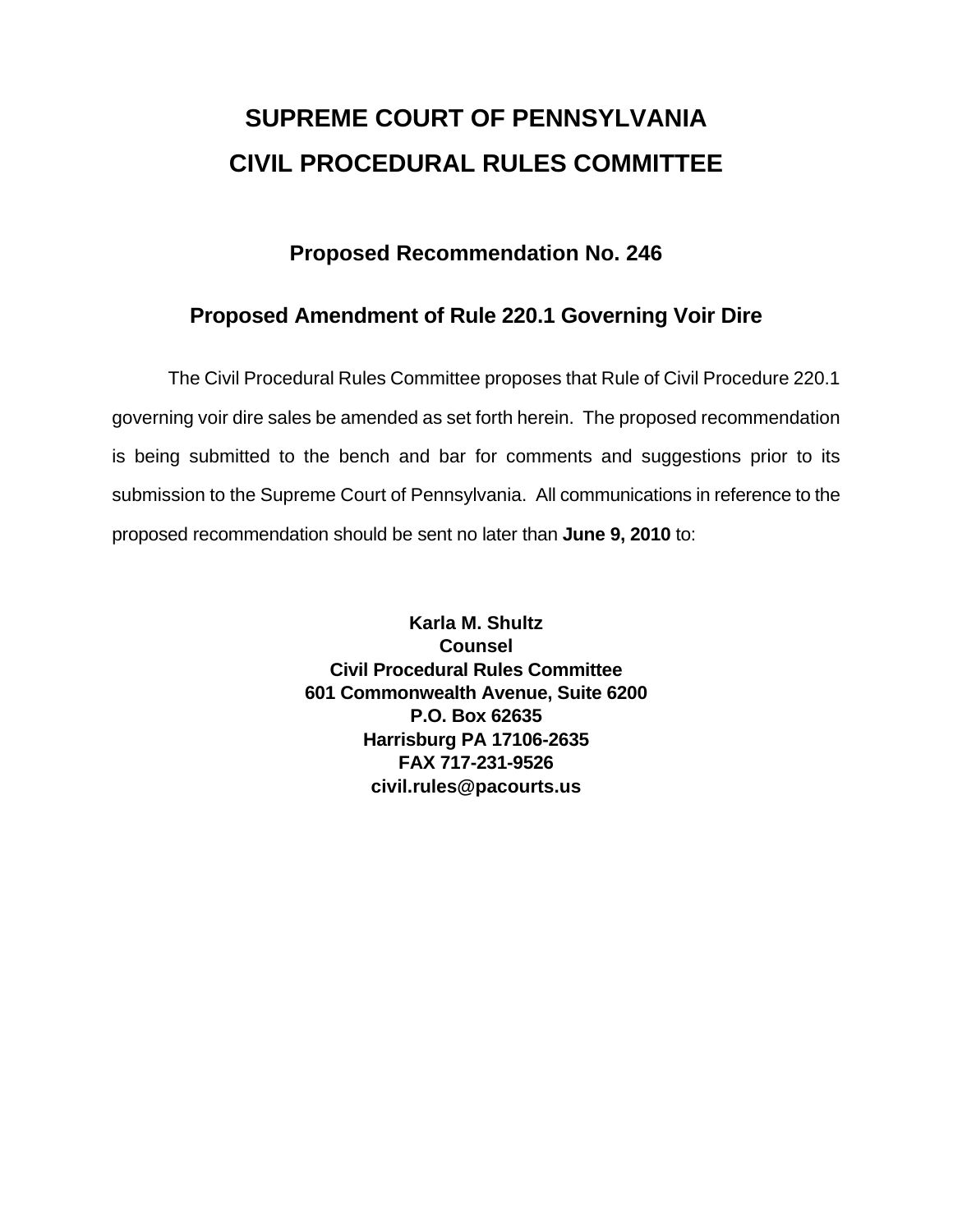#### **Rule 220.1. Voir Dire**

 (a) Voir dire shall be conducted to provide the opportunity to obtain at a minimum a full description of the following information, where relevant, concerning the prospective jurors and their households:

- (1) Name;
- (2) **[Date] Year** and place of birth;
- (3) Residential neighborhood and zip code (not street address);
- (4) Marital status;
- (5) Nature and extent of education;
- (6) Number and ages of children;

 (7) Name, age and relationship of members of prospective juror's household;

(8) Occupation and employment history of the prospective juror, the juror's spouse and children and members of the juror's household;

(9) Involvement **of the prospective juror or any member of the prospective juror's immediate family** as a party or a witness in a civil lawsuit or criminal case;

 (10) Relationship, friendship or association **of the prospective juror or any member of the prospective juror's immediate family** with a law enforcement officer, a lawyer or any person affiliated with the courts of any judicial district;

(11) Relationship of the prospective juror or any member of the prospective juror's immediate family to the insurance industry, including employee, claims adjuster, investigator, agent or stockholder in an insurance company;

- (12) Motor vehicle operation and licensure;
- (13) Physical or mental condition affecting ability to serve on a jury;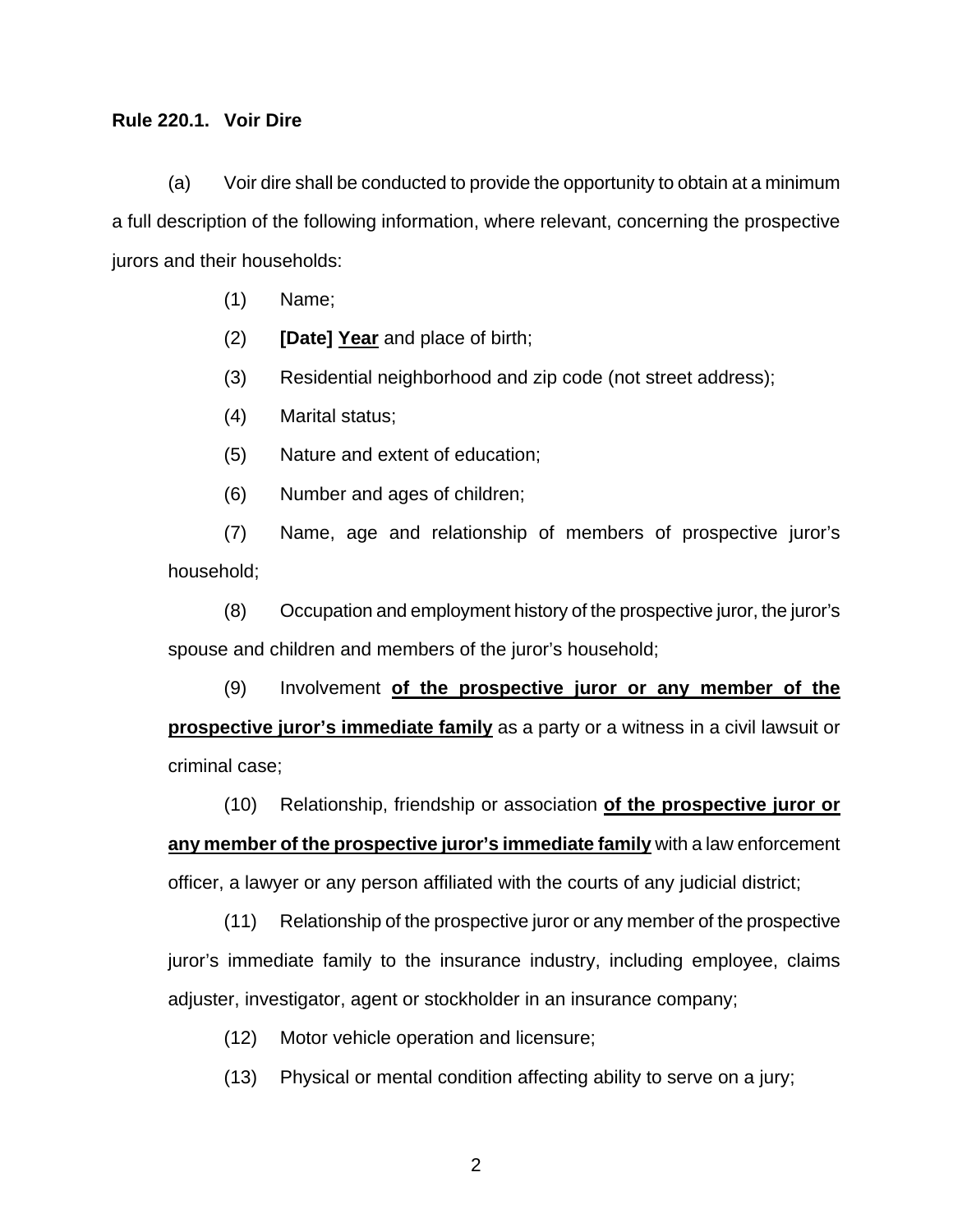(14) Reasons the prospective juror believes he or she cannot or should not serve as a juror;

(15) Relationship, friendship or association **of the prospective juror or** 

**any member of the prospective juror's immediate family** with the parties, the

attorneys and prospective witnesses of the particular case to be heard;

(16) Such other pertinent information as may be appropriate to the particular case to achieve a competent, fair and impartial jury.

Note: For example, under presently prevailing law as established by the Superior Court, *voir dire* should have been allowed with respect to the effect of pre-trial publicity on prospective jurors' "attitudes regarding medical malpractice and tort reform." *Capoferri v. Children's Hosp. of Phila.*, 893 A.2d 133 (Pa.Super. 2006) (en banc).

(b)**(1)(i) A judge shall initiate the examination of jurors in open court. The initial examination shall include, but not be limited to, identifying the parties and their attorneys, briefly outlining the nature of the case, and explaining the purposes of the examination.** 

**(ii) Except as provided in subdivision (b)(1)(i), the attorneys shall conduct the examination of the prospective jurors. Any dispute shall be resolved by a judge.**

**(2)** The court may provide for voir dire to include the use of a written questionnaire. However, the use of a written questionnaire without the opportunity for oral examination by the court or counsel is not a sufficient voir dire.

> Note: **[The parties or their attorneys may conduct the examination of the prospective jurors unless the court itself conducts the examination or otherwise directs that the examination be conducted by a court employee. Any dispute shall be resolved by the court.]**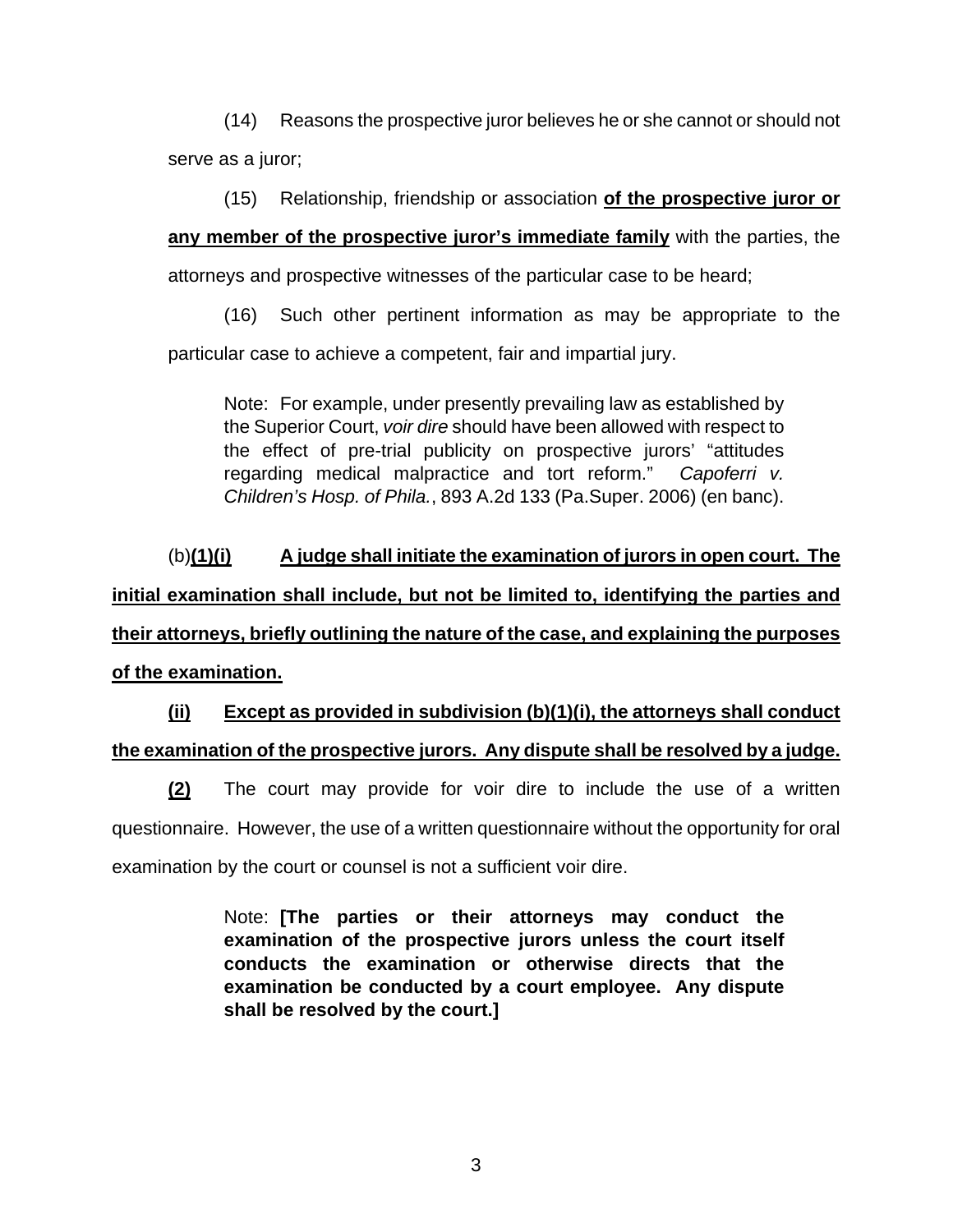A written questionnaire may be used to facilitate and expedite the voir dire examination by providing the trial judge and attorneys with basic background information about the jurors, thereby eliminating the need for many commonly asked questions.

**[(c) The court may permit all or part of the examination of a juror out of the presence of other jurors.]**

**(c)(1) Voir dire examination, including all rulings by a judge, shall be recorded in full unless the recording is waived. The record shall be transcribed only upon written request of a party or order of court.**

**(2) Subsequent to the procedure in subdivision (b), upon request by an attorney, a judge shall permit individual examination of a juror in a separate room beyond the hearing and presence of other jurors.**